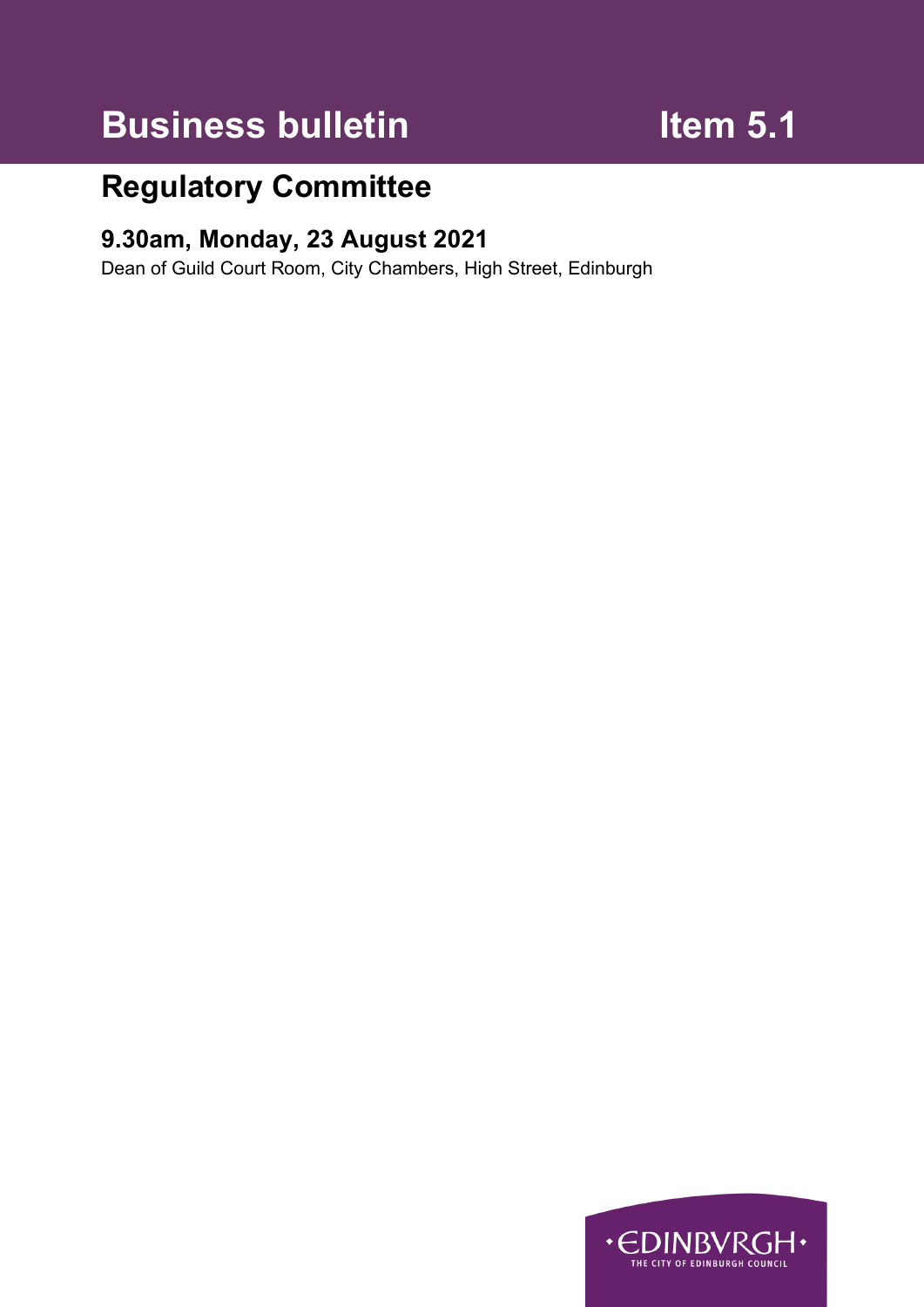# **Regulatory Committee**

|                                                                                                                                                                                                                                                                                                                                                                                                | <b>Convenor:</b>                      | <b>Members:</b>                | <b>Contact:</b>       |
|------------------------------------------------------------------------------------------------------------------------------------------------------------------------------------------------------------------------------------------------------------------------------------------------------------------------------------------------------------------------------------------------|---------------------------------------|--------------------------------|-----------------------|
| <b>Councillor Susan Rae</b><br><b>Committee Services</b><br><b>Councillor Cameron Rose</b><br>0131 529 4240<br><b>Councillor Donald Wilson</b><br><b>Councillor Max Mitchell</b><br><b>Andrew Mitchell</b><br><b>Councillor Neil Ross</b><br><b>Regulatory Services</b><br><b>Councillor Joanna Mowat</b><br>Manager<br>0131 529 4208<br><b>Vice-Convenor</b><br><b>Councillor Denis Dixon</b> | <b>Councillor Catherine Fullerton</b> | <b>Councillor Scott Arthur</b> | <b>Lesley Birrell</b> |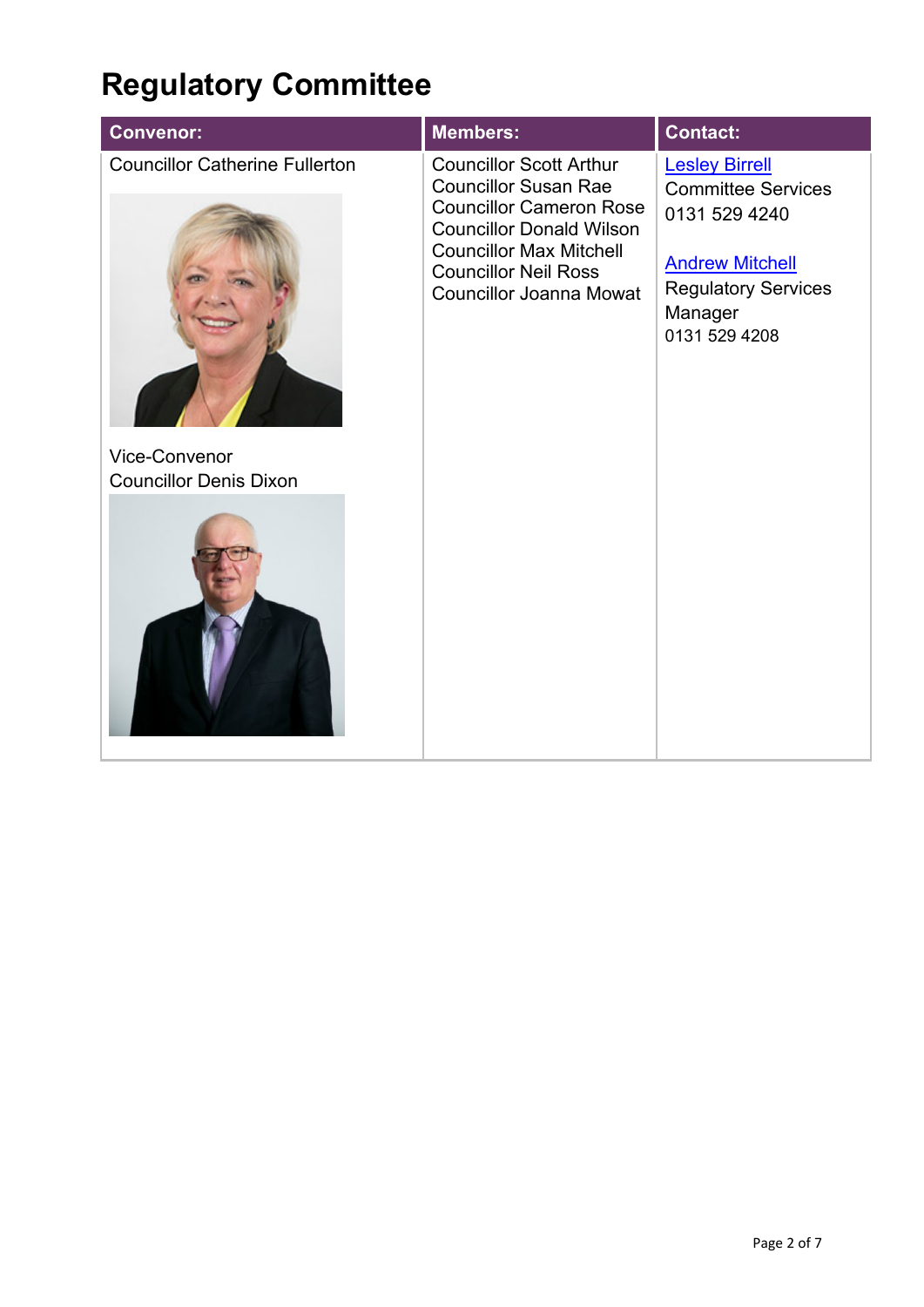### **Taxi and PHC SORNed Vehicles**

At the Regulatory Committee meeting of 8 March 2021 members heard from council officers that measures should be taken to prevent annually recurring periods of peak demand at the Taxi Examination Centre (TEC) between August and January. The committee agreed to offer a limited deferral of fees for vehicle operators who would otherwise be required to make two payments for renewal of their licences in a period of less than 12 months. To achieve this, in 2021 vehicle testing dates would revert to their original schedule, but payments would be staggered with a payment due later in 2021 and a return to the original payment schedule in line with their renewal application in 2022.

From 1 September 2021 the practice of SORNing vehicles will still be available to vehicle owners. However, in line with the committee's decision on 8 March 2021, vehicles' compliance checks will revert to their original schedule in line with the renewal application date. Owners will be required to apply to renew their licence and to present their vehicle for test prior to the expiry of their licence. This falls in line with legislative requirements. From this point, any licence holder who does not have a vehicle that has been tested will have 28 days to comply, failing which the licence would normally be refused.

Licence holders who SORN their vehicle will still be required to:

- 1. Provide proof of SORNed status to CEC; and
- 2. Return to TEC the physical plates from the internal and external parts of the vehicle, to ensure that the vehicle did not display any signage suggesting that it was licensed to operate as a vehicle for hire by CEC during its period of SORN.

## **Taxi and PHC grant fund**

Grants of £1,500 were available to all Edinburgh licensed taxi and PHC drivers who:

- Had been working or available to work as a taxi/PHC driver from 9 October to at least 31 January 2021; and
- Had experienced loss of income up to 31 December 2020 (50% of turnover, compared with 2019)

# **Recent News Background**

During the COVID Lockdown Period, to assist the trade, taxi and PHC owners were given an opportunity to SORN their vehicle/s while retaining their vehicle licence/s. The protocol adopted required licence holders to:

- 3. Apply (and pay for) for renewal of licence before its expiry date in the year in which test deferral is sought:
- 4. Provide proof of SORNed status to CEC; and
- 5. Return to TEC the physical plates from the internal and external parts of the vehicle, to ensure that the vehicle did not display any signage suggesting that it was licensed to operate as a vehicle for hire by CEC during its period of SORN.
- 6. Defer their Compliance check for a period of up to 9 months

The First Minister announced in November that the Scottish Government would introduce measures to help taxi and private hire car drivers financially affected by the impact of coronavirus. A discretionary fund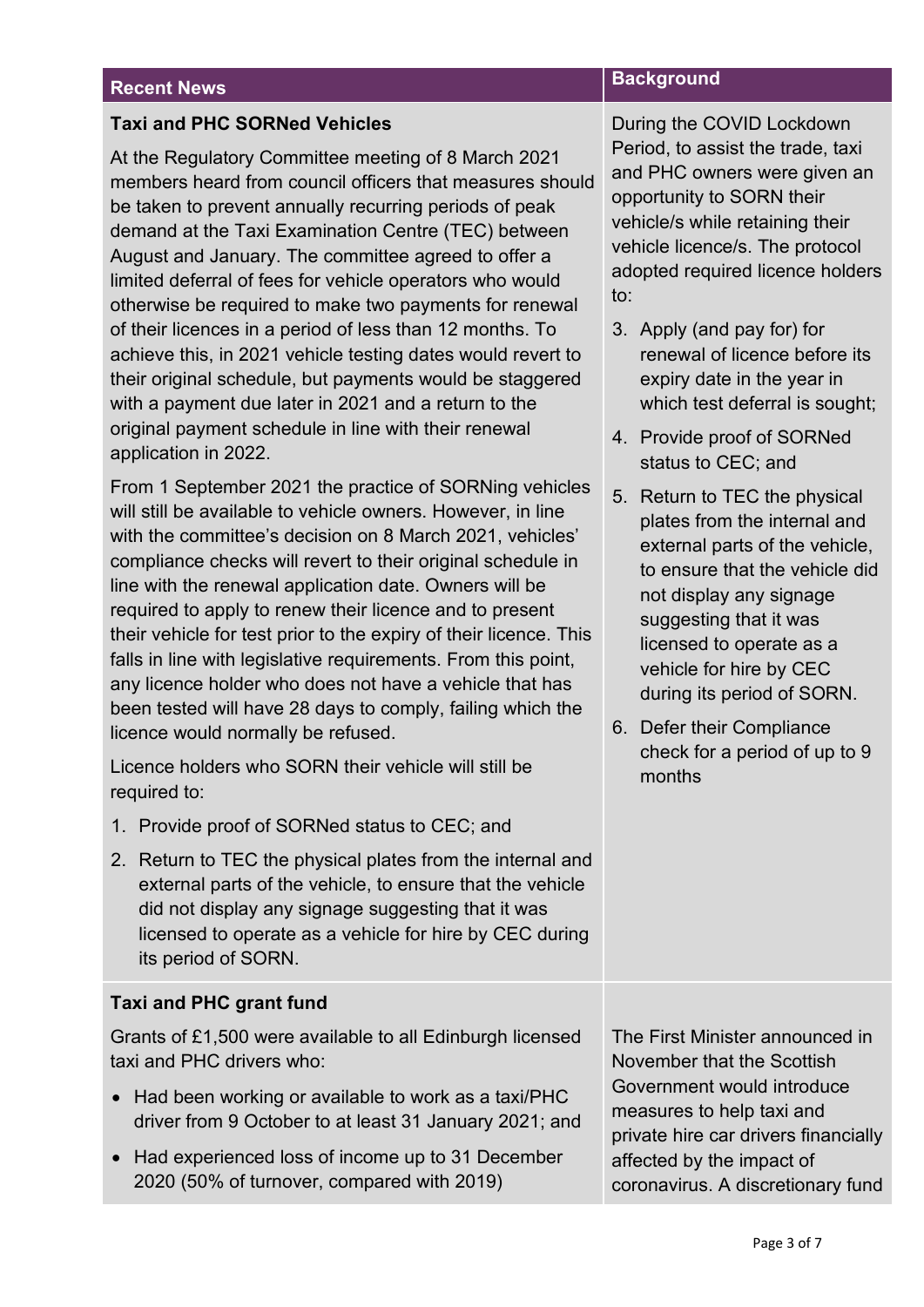The fund closed on 25 March 2021. 4,405 drivers received a £1,500 grant, meaning that a total of £6,607, 500 was paid out.

# **Additional taxi and PHC grant fund from the Edinburgh Discretionary Business Support Fund**

On 20 April 2021, those drivers who had benefitted from the initial grant of £1,500 received a further £1,000 top-up grant from the discretionary funding available to the Council. This additional award from the discretionary grant fund totalled £4,406,000.

# **Taxi and Private Hire Driver and Owner or Operator Support Fund 2021/22**

The fund was in two parts - on 14 June 2021, 4,405 drivers who had benefitted from the initial grant of £1,500 in March 2021 received a further £1,500 top-up grant, meaning that a further £6,607, 500 was paid out.

The second part of the fund was for owner operators and applications for this fund opened on 18 June 2020. To date over 2112 applications have been processed paying out a total of £2,349,000.

The Taxi and Private Hire Driver and Owner or Operator Support Fund 2021/22 closed on 23 June and the final payments are being processed.

# **Sexual Entertainment Venues update**

The second round of public consultation on a draft policy and licence conditions for SEV licensing closed on 2 July 2021 after 12 weeks. The consultation sought views from members of the public and any other interested parties on the location and number of SEV premises within the city, in addition to asking for comments on the draft policy and conditions framework. Officers will analyse the responses and bring forward a report on the results of the consultation later in the year.

would enable local authorities to provide additional support for taxi/PHC drivers who are suffering a severe but indirect effect of the pandemic.

On 2 June 2021 the Scottish Government announced a £62M fund to assist eligible taxi or private hire drivers and private hire and taxi licence holders in Scotland with fixed costs.

On 21 March 2019 a commencement order was laid before the Scottish Parliament which provides local authorities with the powers to introduce a discretionary licensing regime for Sexual Entertainment Venues (SEVs).

A SEV is defined as a premises where sexual entertainment is performed live, for the direct or indirect financial benefit of the organiser and for the sole purpose of sexual stimulation of members of the audience.

## **Taxi fares**

Research for the second of these surveys is underway, with two meetings with the trade having taken place as part of the research. The research will allow the

The Council, as Licensing Authority for taxis, is required to review and fix the scale of fares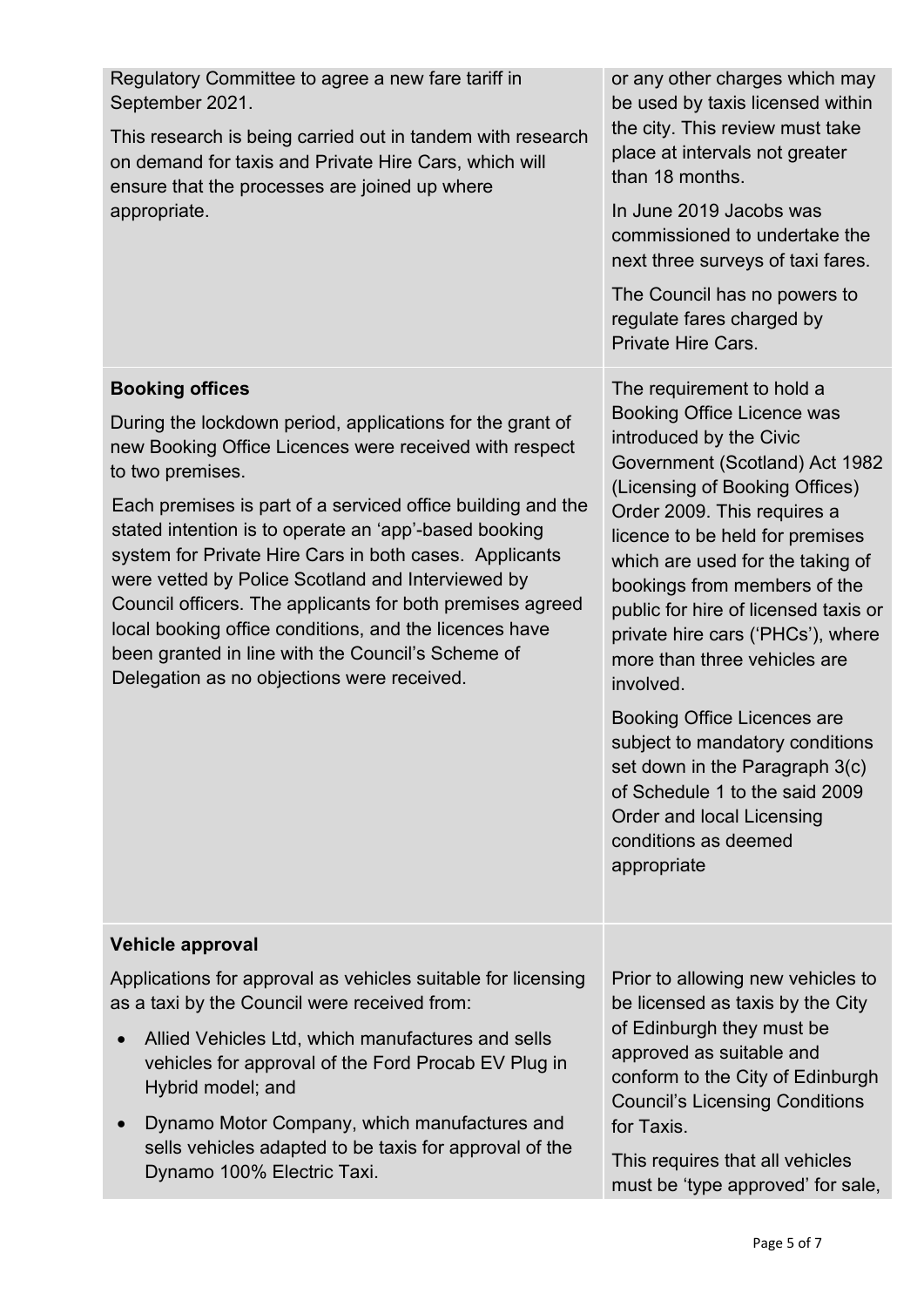The Council's Senior Vehicle Examiner and Regulatory Officers have reviewed the information supplied by the applicants and inspected the vehicles in each case. Both vehicles were found to be suitable for licensing, although the vehicle supplied by the Dynamo Motor company will require after market parts to be installed prior to licensing. registration or entry into service in the UK.

## **Short Term lets**

On 25 June 2021 the Scottish Government opened a further public consultation on the regulation of short term lets. The consultation seeks views on the draft Licensing Order and the Business and Regulatory Impact Assessment in order to identify any potential issues and solutions with both documents.

Additionally, as part of the Scottish Government Working Group on short term lets, the Council provided feedback on published draft guidance. Officers provided a response to help ensure that the legislation and guidance deliver a licensing and planning framework that is proportionate and effective. The Scottish Government intends to introduce draft legislation to the Scottish Parliament in September 2021. If approved by parliament, the legislation will come in to force on 1 January 2022 and local authorities will have until 1 October 2022 to implement a licensing scheme to receive applications.

# **Licensing Service performance**

The Licensing Service continues to deliver core services despite significant challenges - demand for licences continues to increase to near normal levels as the Scottish Government eases Coronavirus restrictions. Compared to 2019 (the last year in which Edinburgh Festival and Fringe events took place), the Service processed and issued a significant number of temporary licence applications whilst continuing to deliver frontline services, issue annual licences and implement significant policy changes. Additionally, the Service processed a number of Premises Licences and occasional licence applications in respect of the new St James Quarter development, in order that the Licensing Board could ensure that businesses were able to begin operating from their intended start date. Officers will continue to process applications as quickly as possible to help support the economic recovery of the city.

The Council has previously expressed strong concern about the impact of certain aspects of the short term letting industry on the city. The Council previously agreed a position calling for additional regulation of the sector, either through changes to planning classifications or the introduction of a licensing system. To achieve the objective of additional regulation, the Scottish Government would be required to take action to introduce legislation.

Each year the Licensing Service plays a vital role in the Council's ability to provide a world-class festival experience for residents in and visitors to the city. In addition to providing a successful summer for 'temporary customers' and continuing to deliver services for existing licence holders, the service has also managed a significant extra workload as part of the Council's response to the Coronavirus pandemic.